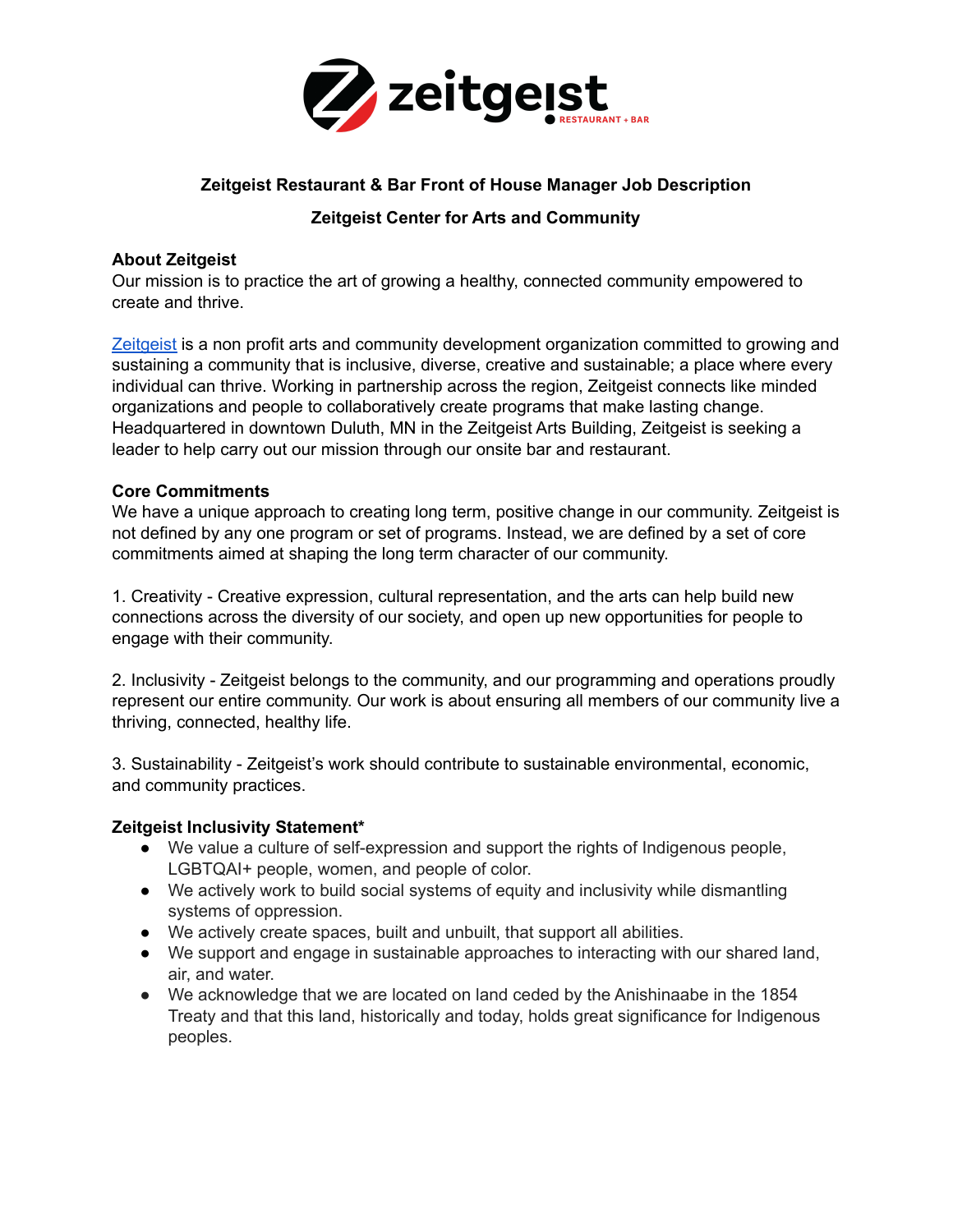

\*We expect this list to evolve and we expect to make mistakes. And to be honest, Zeitgeist does not represent our inclusivity, sustainability, or creativity goals. Nonetheless, we're committed to forward progress, and we're looking for applicants who see themselves as partners in this work. **Job Purpose**

The Front of House Manager works in partnership with the Executive Chef/General Manager to set the vision and culture of the restaurant. They are responsible for the daily operations and management of the Front of House including the selection, development and performance management of employees. Oversight of bar inventory and ordering while optimizing profits is a key priority. The FOH Manager should ensure guests are satisfied with their dining experience. Lastly, they should be a driver of advancing the organizational mission and vision through collaboration with the other departments.

The Zeitgeist Restaurant & Bar Front of House Manager reports to the Executive Chef/General Manager.

#### **Front of House Manager Primary Duties & Responsibilities**

General

- Oversee and manage Front of House operations and staff.
- Support Executive Chef/General Manager in the development of restaurant goals, culture, and vision while ensuring the restaurant advances the organizational mission and for the integration of the restaurant with the rest of the organization.
- Performs other duties and responsibilities as required or requested.

Financial

- Adhere to company standards and service levels to increase sales and minimize costs, including beverage, supply, utility, and labor costs.
- Set drink menu prices in collaboration with the Executive Chef/General Manager.
- Responsible for ensuring that all financial (invoices, reporting, reconciliation) and personnel/payroll related administrative duties are completed accurately, on time and in accordance with company policies and procedures.
- Tracks sales, deletions, comps, etc and implements actions to increase, decrease or eliminate.
- Creates cost effective sales incentives.
- Maintains POS system, daily recaps, daily deposits, and safe counts.

Safety and planning

- Ensure compliance with operational standards, company policies, federal/state/local laws, and ordinances.
- Ensure consistent high quality of drink preparation and food service.
- Maintain professional restaurant image, including restaurant cleanliness, proper uniforms, and appearance standards.
- Oversee estimation of bar needs, orders with distributors, and schedule the delivery of supplies.
- Oversee the completion of accident reports promptly in the event that a guest or employee is injured.
- Ensure that proper security procedures are in place to protect employees, guests and company assets.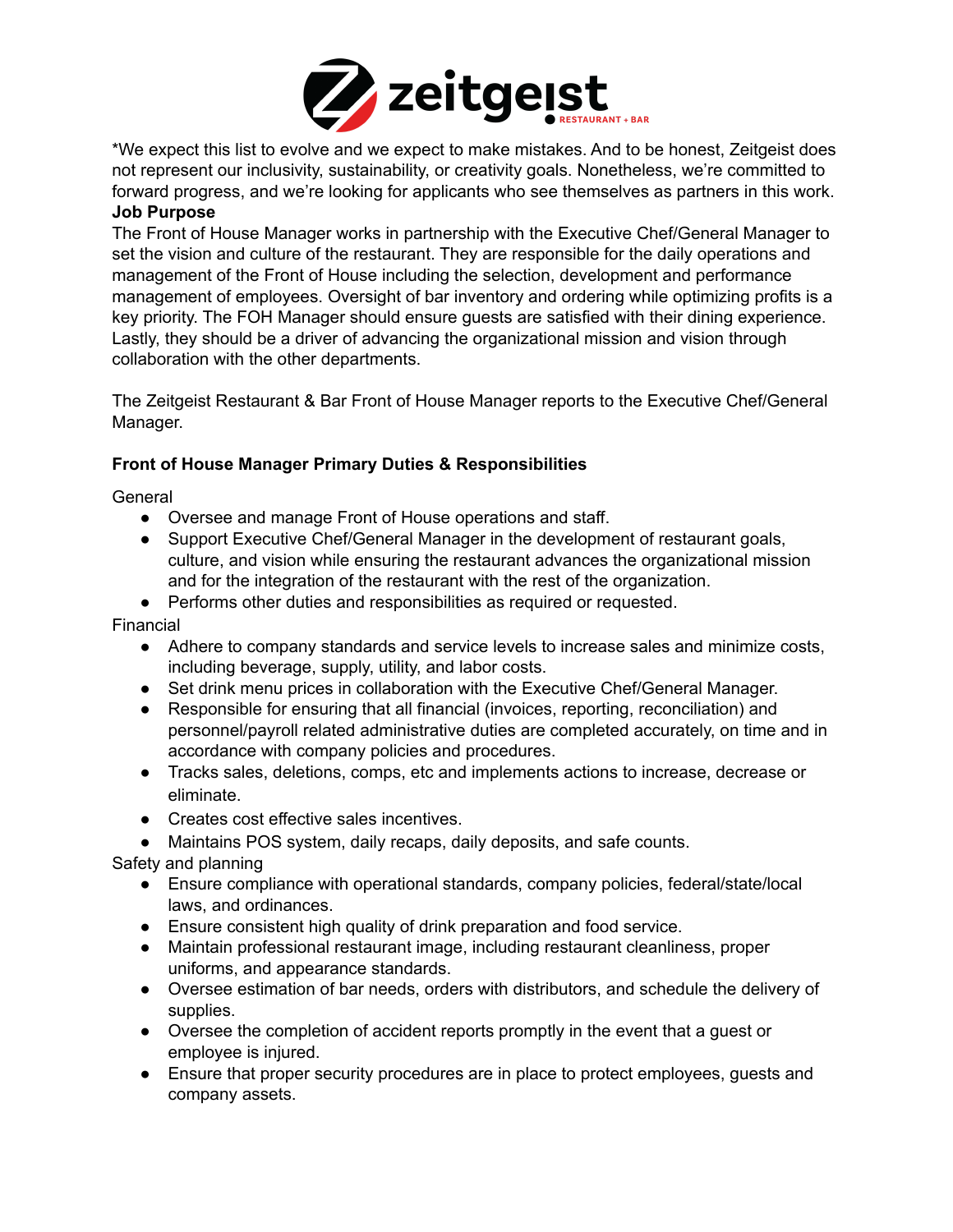

● Ensure a safe working and guest environment to reduce the risk of injury and accidents.

Guest service

- Ensure positive guest service in all areas.
- Investigate and resolve complaints concerning food quality and service in collaboration with the Executive Chef/General Manager.

Operational responsibilities

- Oversees and maintains a reservation system including answering and returning phone calls.
- Develop and maintain unique bar menus.
- Enforce sanitary practices for food handling, general cleanliness, and maintenance of bar and dining areas.
- Oversees the flow and pacing of the restaurant in coordination with the Executive Chef/General Manager.
- Manage shifts which includes: daily decision making, scheduling, planning while upholding standards, product quality, and cleanliness.

Personnel

- Provide direction to employees regarding operational and procedural issues.
- Interview hourly Front of House employees. Direct hiring, training, supervision, development and, when necessary, termination of employees.
- Oversee orientation and training of new Front of House employees.
- Develop Front of House employees by providing ongoing feedback, establishing performance expectations and by conducting performance reviews.
- Maintain an accurate and up-to-date plan of restaurant Front of House staffing needs. Prepare schedules and ensure that the restaurant is staffed for all shifts.
- Cover for employees when absent.

Community Involvement

● Support Executive Chef/General Manager in providing strong presence in the local community and high level of community involvement by restaurant and personnel.

While thorough, this job description is a living document and we are looking for a leader who will be a part of adapting, changing, and growing as needs and goals are developed.

### **The Ideal candidate will be proficient in or capable of:**

- Computer use, including Gmail & spreadsheets.
- Drink, food, & labor costing.
- Front of House planning and preparation, purchasing, sanitation, security, company policies and procedures, personnel management, recordkeeping, maintaining bar cost ratios, and bar menu development.
- Ability to motivate employees to work as a team to ensure that service meets appropriate standards.
- Good communication skills for dealing with diverse staff and patrons.
- Ability to coordinate multiple tasks such as beverage and labor cost while maintaining required standards of operation in daily restaurant activities.
- Ability to determine applicability of experience and qualifications of job applicants.